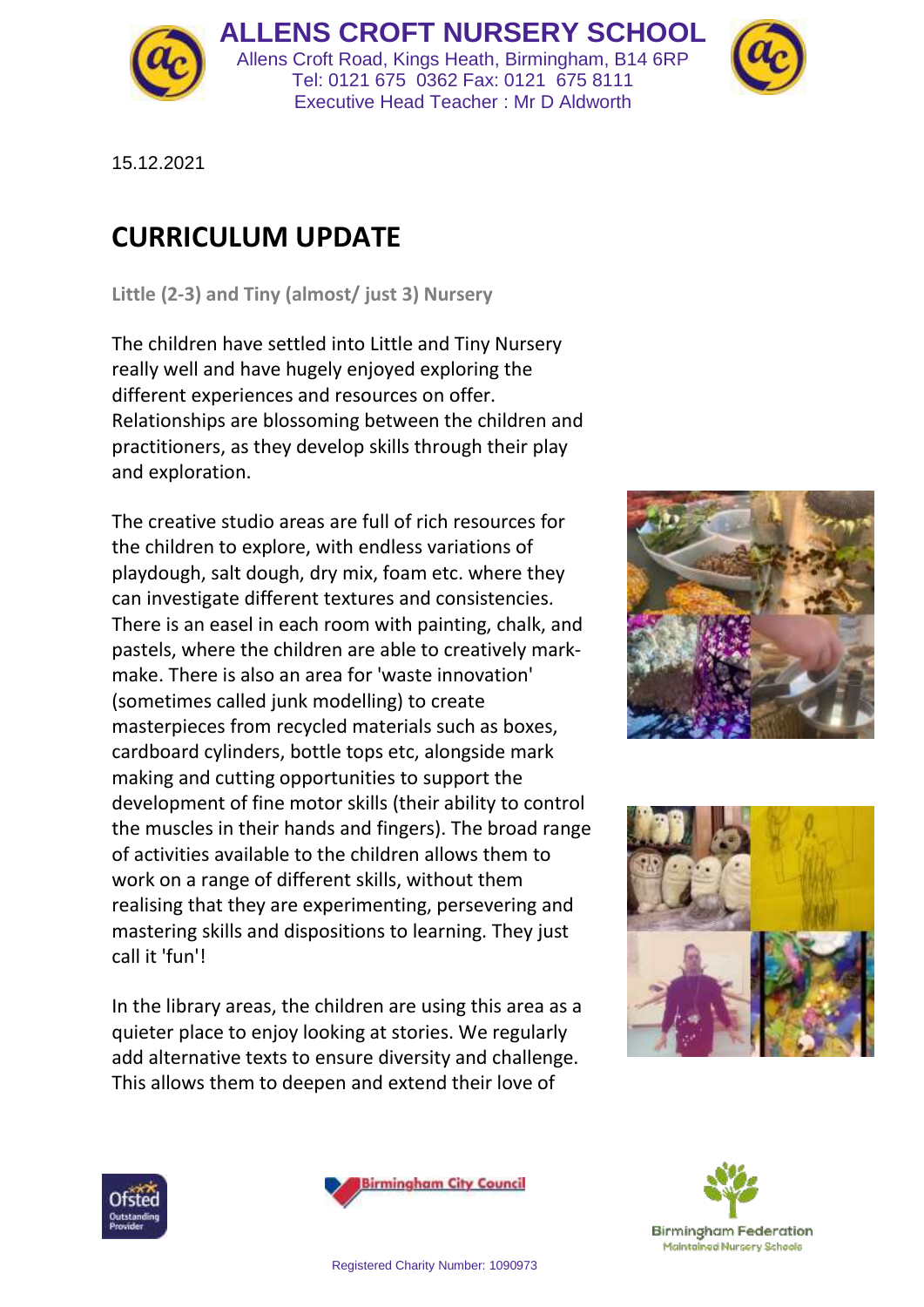books. The children often ask a practitioner to read them a story and we use this opportunity to build upon their communication and language skills. This, in turn, supports their early reading skills. The children also do this independently, so that they can create their own interpretations of stories and really bring books to life, by pulling out things that they can relate to or have experienced.

Role play is often popular with the children. Most of the children are regularly seen nurturing dolls and teddies, bringing daily routines and experiences from home, and incorporating these into their play. Observations of cooking, cleaning and caring for siblings are common. The children also enjoy the use of natural ingredients such as fruit and vegetables, that they can prepare (with practitioner support). These are then often used to role-play the act of serving or being served in a restaurant. There is also a 'message centre' available, an area that is richly resourced with materials to entice children to make marks of all kinds. This has dovetailed nicely with the restaurant theme as many of the children have been seen taking orders from their clientele!

The construction area has a mix of wooden blocks and loose parts. Not unusually for this age group, the main interest has been building at height and then knocking them over to witness the blocks tumble to the ground. The children have a real interest currently in building structures such as shops, garages, houses, and dens. This is helping to strengthen muscles through gross motor movements. The children are increasingly able to provide us with a narrative about their play. We plan to develop this aspect of our provision next term to further support their ability to story-tell using these resources. It has been a delight to see the sense of achievement and self-appreciation experienced by the group in this area of nursery.

Our Sensory area is a great space to cater for the needs of children with a broad range of needs. It is often



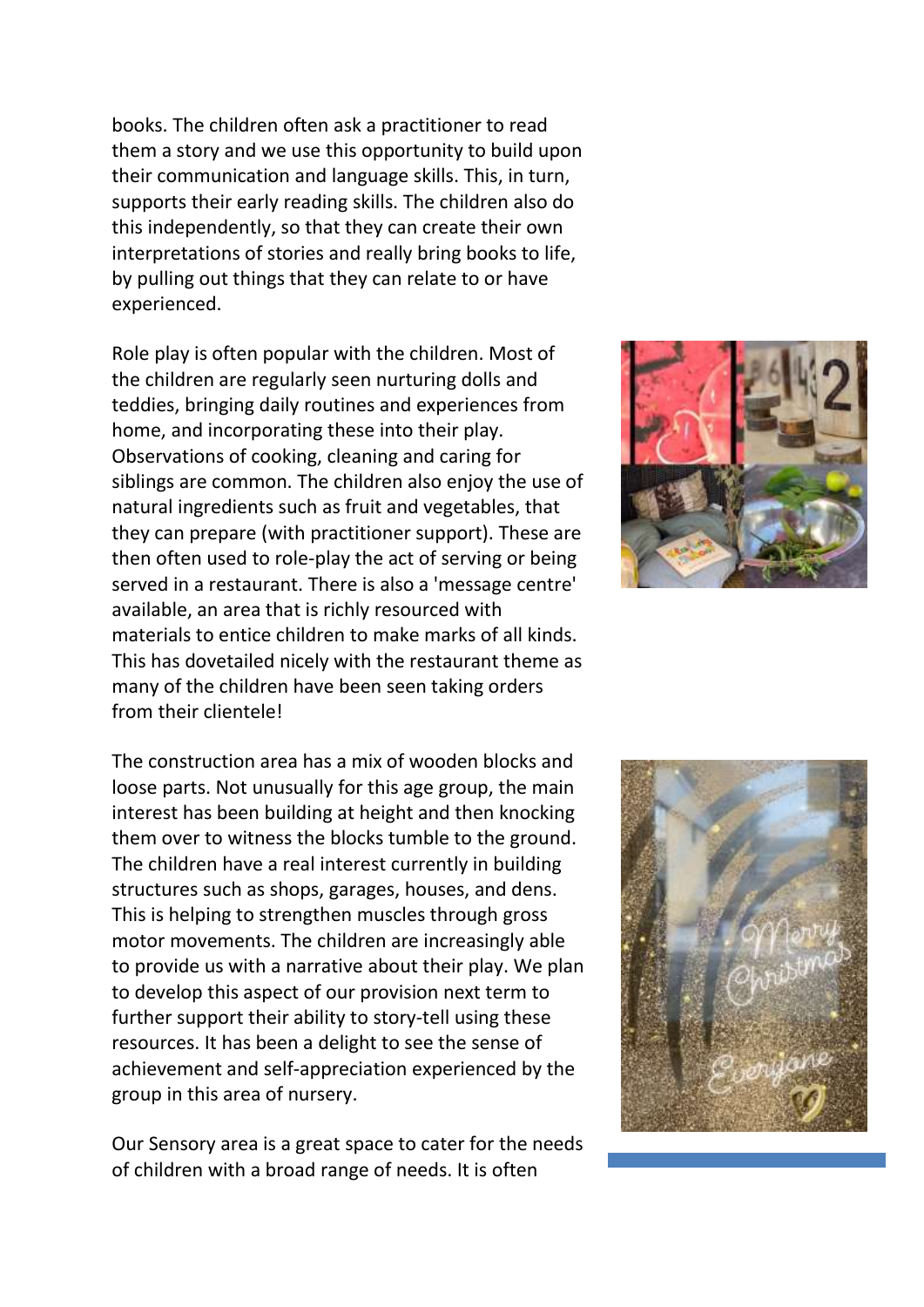paired with the use of sensory toys; a place where children can be free and expressive in a safe environment, using instruments, music, shredded paper, or currently a grotto for the festive season! The children really engage in this area and have been able to be creative and share the area with one another.

## **Big (3-4's) Nursery**

We are very proud of the way children have settled into Big Nursery and adapted to the larger nursery environment. Those children who have moved up from Little Nursery have re-established friendships they previously enjoyed and have even supported new children to settle. There are lovely relationships forming between children and their key people.

Our performing arts studio has been very popular this term, with children participating in singing, dancing and even exercise classes! They have been exploring different ways of moving their bodies in time to the music, and commenting on whether the music has a fast or slow beat. Through this, children are developing their gross motor skills and showing more control over the muscles in their bodies. Over time, these gross motor skills will support their early writing and markmaking. Children have also enjoyed the dressing up clothes, and we have had our very own Big Nursery talent show! It has been wonderful to observe the children's confidence grow and their personalities shine. They are developing the skills to talk to one another about what they liked in each performance.

In the visual arts studio, children have really been enjoying experimenting with wet and dry mixing. They have explored a variety of textures and consistencies, including dry cereal and pasta, and sticky gloop, paint and playdough. As the children explored the textures, they made predictions about what might happen if they added other ingredients. For example, with the dry pasta, the children said if they added warm water the



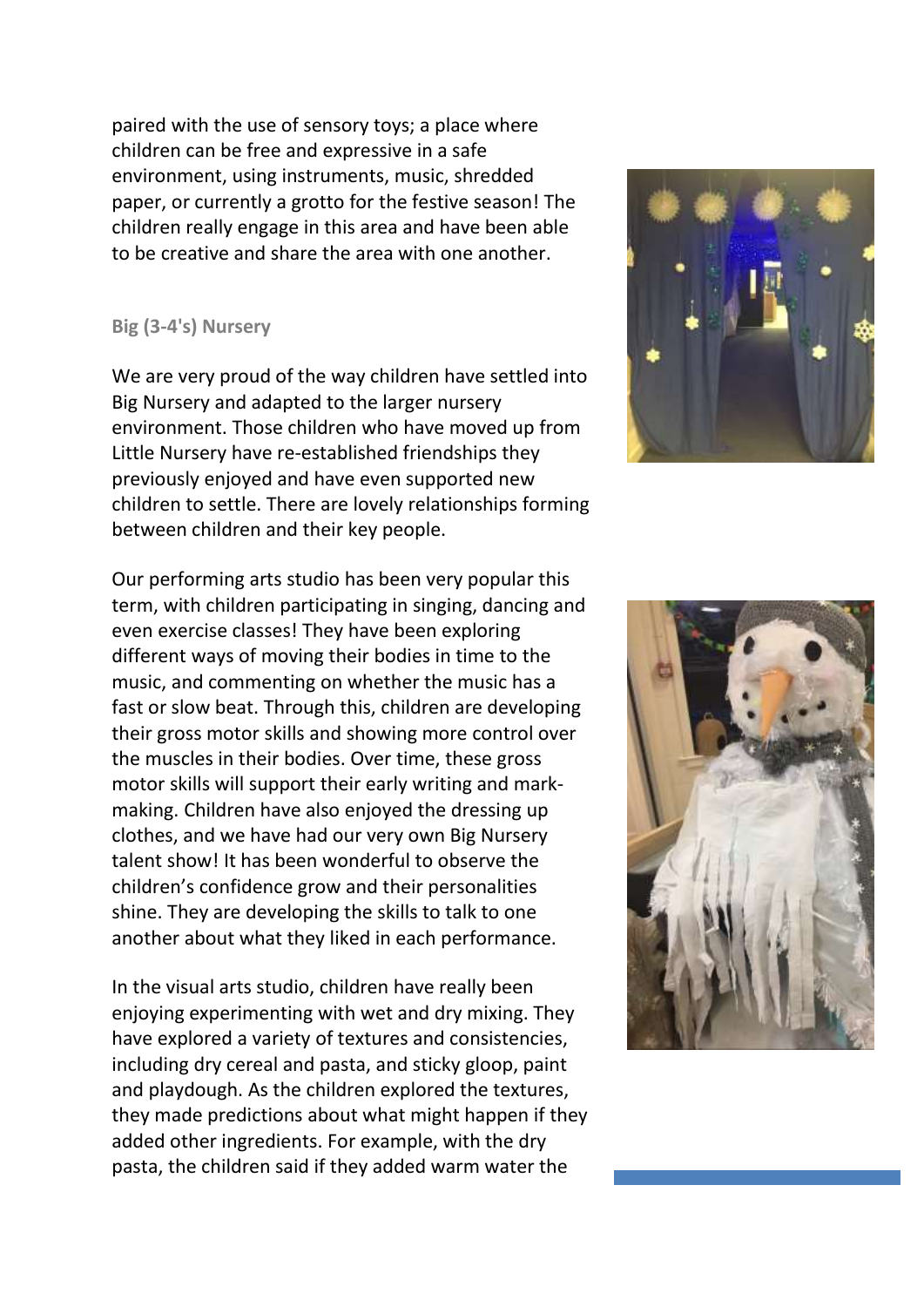pasta would become soft and slippery. The children are also becoming experts at making their own playdough, and are able to tell the adults the ingredients that are needed and how to check whether it is ready or not. On the painting easel children have been creative with large and small paint brushes, creating patterns and representations of real objects. Some children have been mixing the paints to make additional colours such as purple and pink, and have found it fascinating that they can create multiple shades of the same colour.

On the piazza, our construction space, children are enjoying working alongside adults using the small blocks to understand the properties of shapes and how they stack together to build simple structures such as animal enclosures. Adults have been modelling how to build safely, ensuring the larger blocks are not stacked too high, and children and now becoming able to monitor this themselves (Article 19 of the UNCRC – The right to be looked after and kept safe). Transport has been a huge interest this term, with children creating rockets, trucks, roads and pathways, and even pirate ships. Alongside this large construction play, children have developed their role-playing and are using their imaginations to create adventures and scenarios linked to their transport of choice. Some children have even begun to mark-make linked to their play, during the making of road signs and treasure maps, for example. They have enjoyed displaying their work for everyone to see.

Outside, the large slide has continued to be popular, with children learning to take turns and travel safely down the slide together. They are becoming confident in following the safety rules and have been experimenting with different ways of descending, such as in a seated position, on their tummies and lying flat on their backs. Children are also enjoying physical activities in other areas of the garden. The large loose parts have transformed into challenging obstacle courses, testing children's balance and coordination. Team work has been evident and children are learning to help one another lift the heavier objects into place, whilst discussing where they should go. Lots of our children are now able to put on their own coats and wellies ready to go outside, and it has been lovely to see so many children helping their friends.

## **End of Term**

## **The final day of this term is Friday 17th December 2021. We return on Wednesday 5 th January 2022.**

It has been a delight to see the children develop hour by hour, day by day this term. Their enthusiasm, unstoppable energy and powerful desire to test, explore, discover and innovate is intoxicating. We truly do have the very best job in the